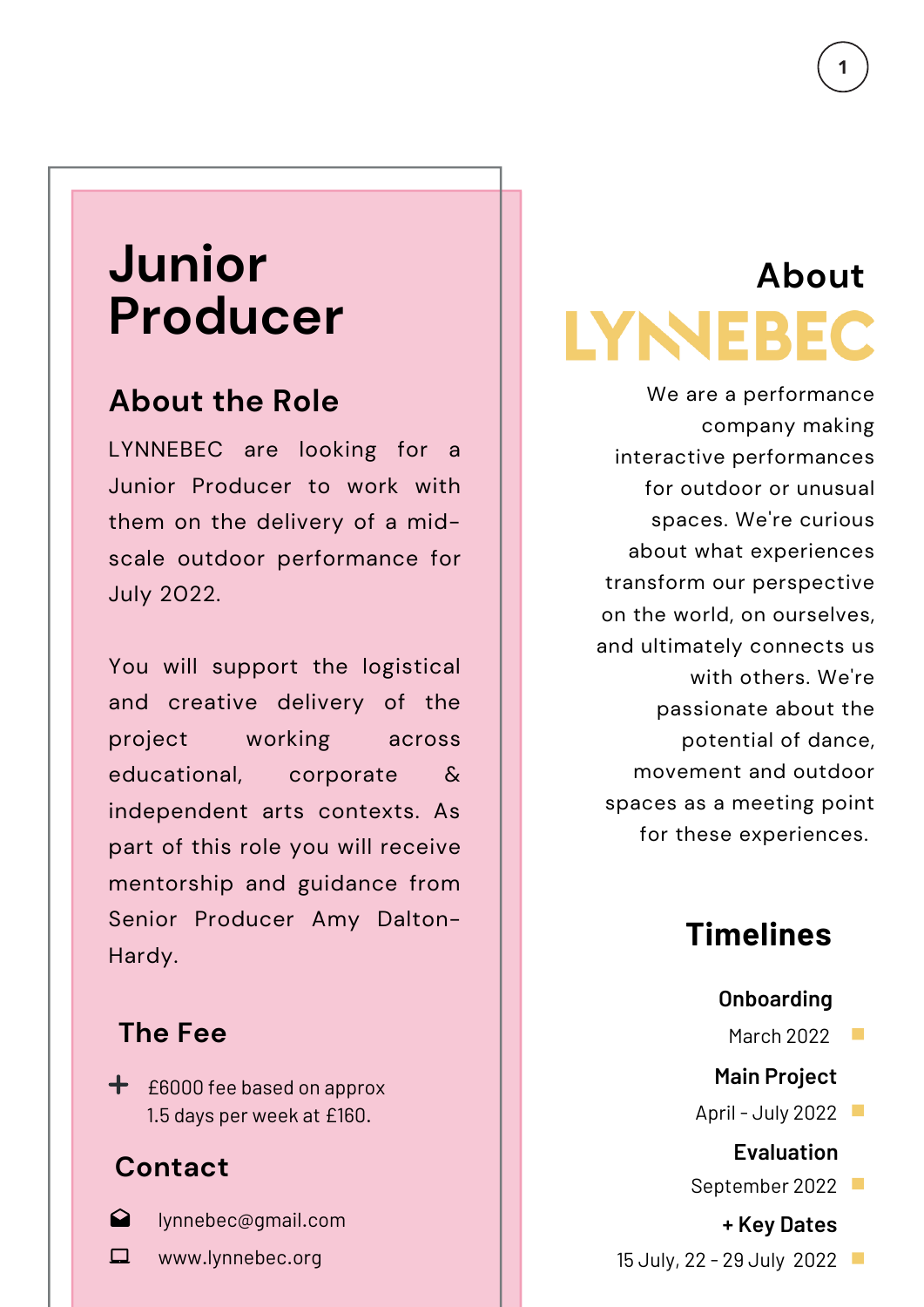# **About the Project**

LYNNEBEC are working with educational partners, in the creation of a new outdoor project for July 2022.

The project will work with a cast of young people to devise and create a project inspired by the history of street parties.

It will be a 30 minute promenade, interactive dance party touring across 3 sites across Birmingham and Warwickshire with **minimal set, tech, props** allowing for flexible and swift get in and get out.

Due to commissioning partners involved, we are unable to give further details about the performance. If you are shortlisted for interview, you will receive an updated brief with specific details about the project.

### **Responsibilites**

- Work with Co-Artistic Directors and Senior Producer to support the administrative and creative delivery of the project
- Support in the organisation of meetings, creation of contracts, monitoring emails, creation of risk assessments, ensuring company safeguarding is adhered to at all times, monitoring budget, strategic planning, supporting student rehearsal process and performances
- Work closely with the Production Stage Manager and Company Manger in the monitoring and creation of rehearsal schedules